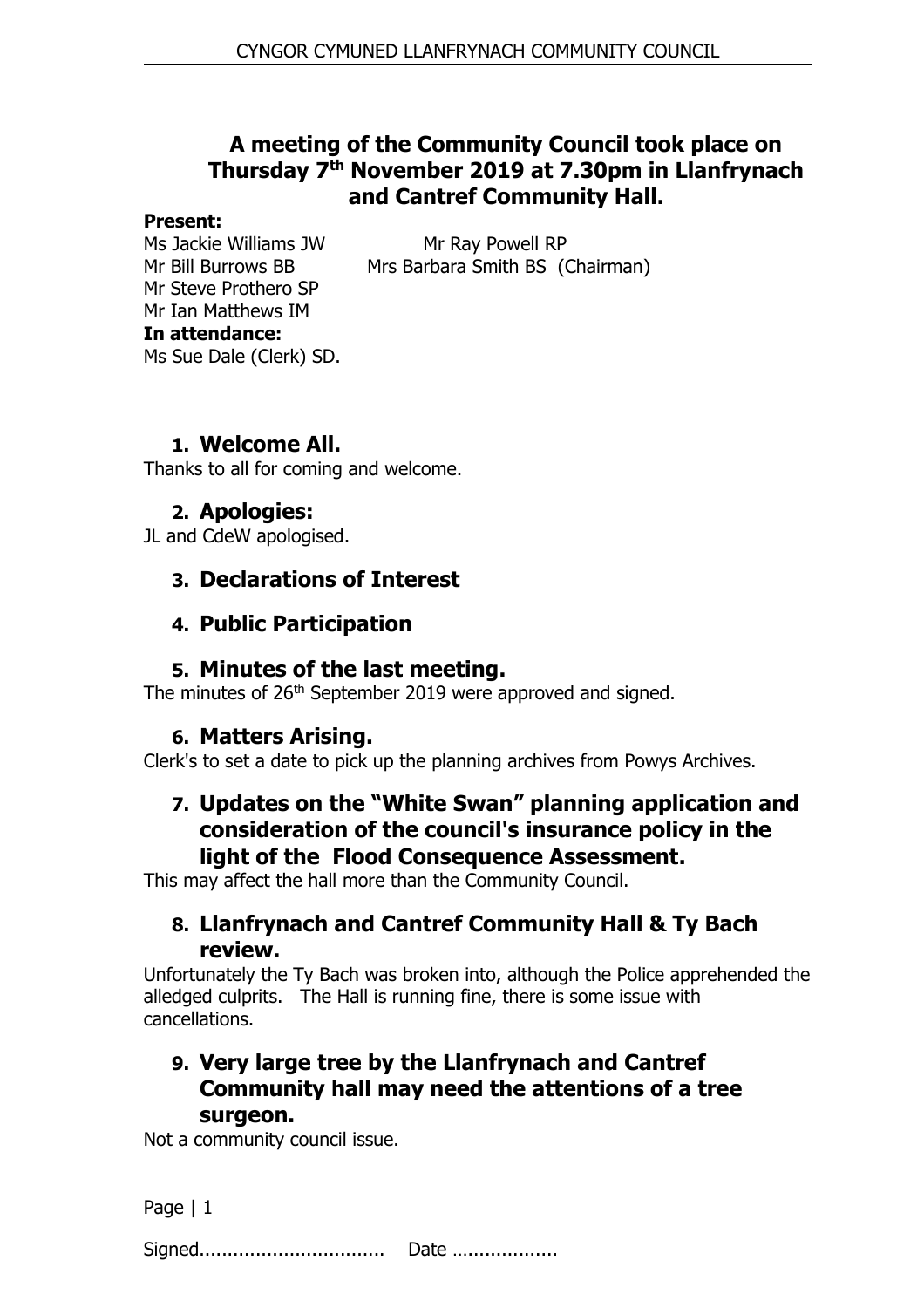### **10. A resident has asked that the Community Council considers paying for a new larger noticeboard to go inside the bus shelter in Llanfrynach for the use of residents and the Community Council.**

The Community Council resolved to monitor the use of the bus shelter noticeboard and report next meeting (19/12/2019) IM & RP

### **11. Groesffordd Village Hall Management.**

- Bank balances are about £8500 (current) and about £9000 (savings). The 2 elections in the year have meant an election "bonus" for the hall.
- Two heaters failed and have been replaced.
- The talk about otters on the  $17<sup>th</sup>$  October was very successful with about 40 people turning up.
- The end of year accounts have been prepared and are nearly ready to be used to apply for funds to complete the planned extension.

# **1. Powys County Council matters.**

Groesffordd Garages issue, BB to contact the Highways Representative SD to follow up. BB, SD.

# **2. Planning**

None

# **3. The future of the playing fields in Llanfrynach may need securing.**

To be discussed and action agreed. Not a problem.

# **4. A resident has complained that a culvert on the back road to Llangorse was blocked during the recent bad weather, also in Cantref, between the noticeboard and the post box.**

To be discussed and action agreed. Llangorse has been attended to. Powys County Council is responding to the flooding of two Llanhamlach homes.

# **5. Cheques and financial statement for approval**

- Clerk's wage  $01/11/2019$  standing order  $£406.40$
- Clerk's wage  $01/12/2019$  standing order  $£406.40$

Approved.

Page | 2

Signed................................. Date …................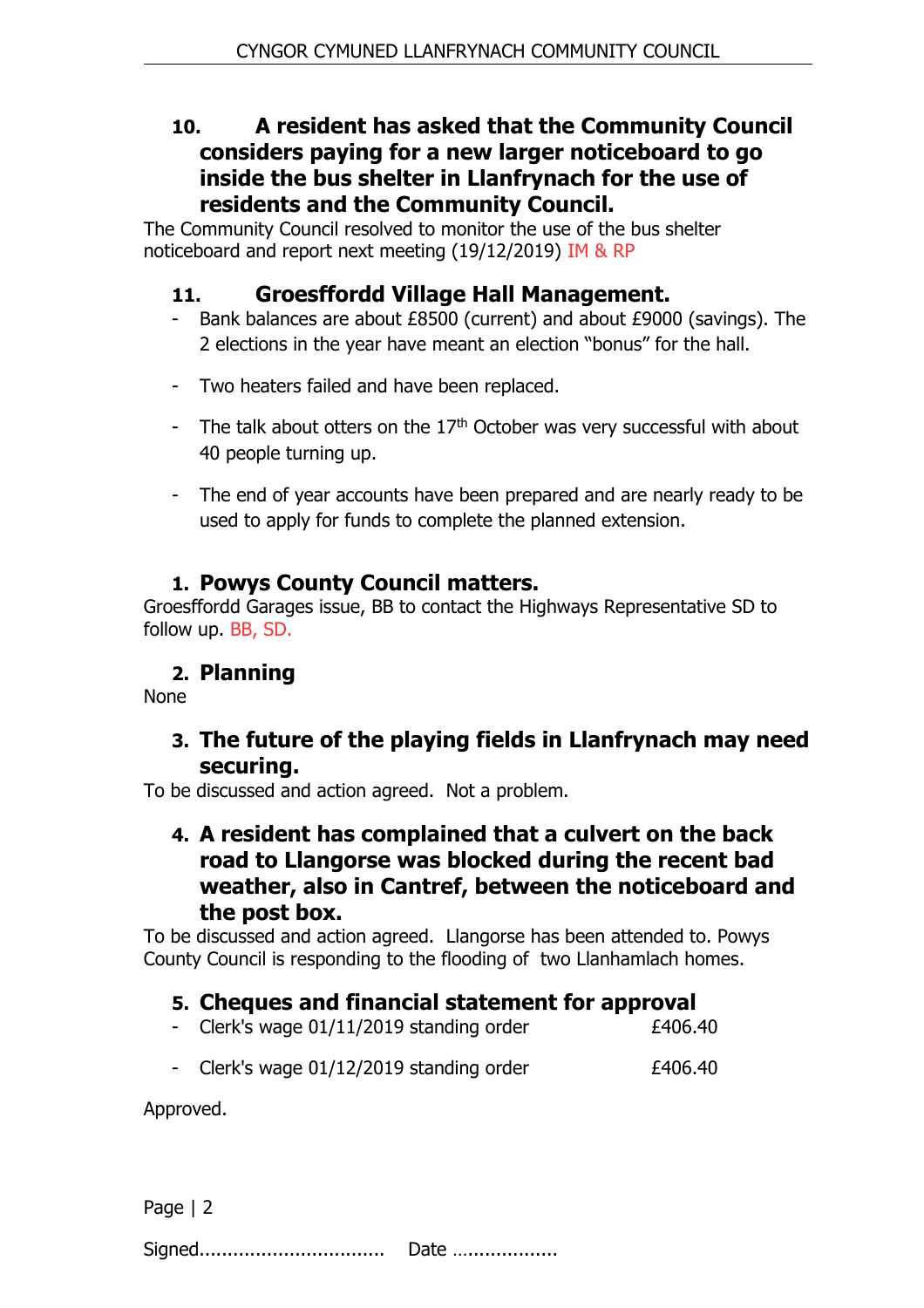# **1. Budgeting Guidelines for 2020-21 see financial statement.**

Consideration of a bench, to be cited (with Permission) in Cantref by the Noticeboard and possibly fascia boards for the Ty Bach. Clerk to look into the feasibility of making donations to Churches. SD

# **2. The external audit has been returned.**

The report to be approved and published. A qualified opinion was awarded because a contract was deemed not compliant with financial regulations and standing orders. The level of general reserves was also noted as high and should be considered.

The report was approved and can now be published.SD

# **3. Clerk requests an allowance for printing and other costs (such as stamps, key cutting, petrol etc) to be paid monthly.**

To be discussed and action agreed. Approved, Clerk was instructed to keep receipts. SD

# **4. The Community Councillor vacancy at Llanhamlach to be discussed, if anyone has come forward.**

A candidate has come forward and will attend the next meeting (19<sup>th</sup> December 2019). Clerk to make contact, sending the candidate all the standing documents, latest minutes etc. SD

# **5. Water pressure in Cantref to be discussed and action agreed.**

A councillor has kept a diary. Adjourn to next meeting. SD

# **6. Correspondence**

- Zurich Insurance has written to say that the Flood Consequence Assessment (FCA) would not be considered for this year, but perhaps next 27/9/2019. Clerk to forward FCA to Hall Treasurer. SD
- Request for financial assistance from Powys Citizens Advice Bureau 27/9/19. To be put forward for consideration at the budget meeting. SD
- Independent Remuneration Panel Report, Draft 24/1/19
- Jane Dodds MP acceptance of invitation to come to the Community Council meeting 3/10/19. Cancelled due to the general election.
- Email from Powys County Council, interest in collaborative working for paths and rights of way 31/10/2019. No interest at present. SD

Page | 3 Signed................................. Date …................